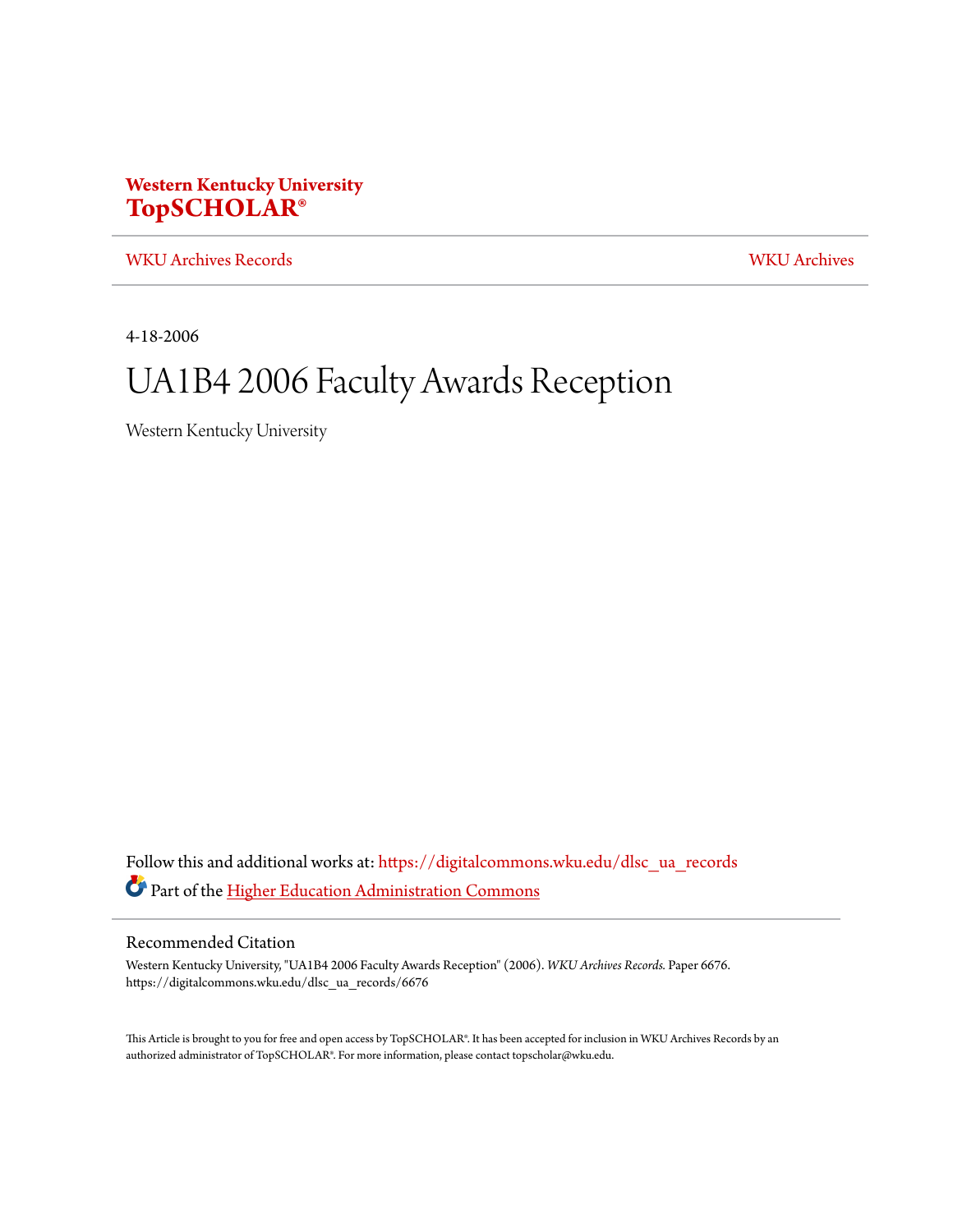### **2005 University Award Winners**

Award for Teaching Dr. Les Pesterfield *ChemistnJ* 

Award for Research/Creativity Dr. Sharon Mutter *PsychologJJ* 

Award for Public Service Dr. Stacy Wilson *Engineering* 

Award for Student Advisement Mr. Bob Adams *School ofJournalism* & *Broadcasting* 



# **2006 Faculty Awards Reception**

*Recognition of Outstanding Faculty* 

April 18, 2006